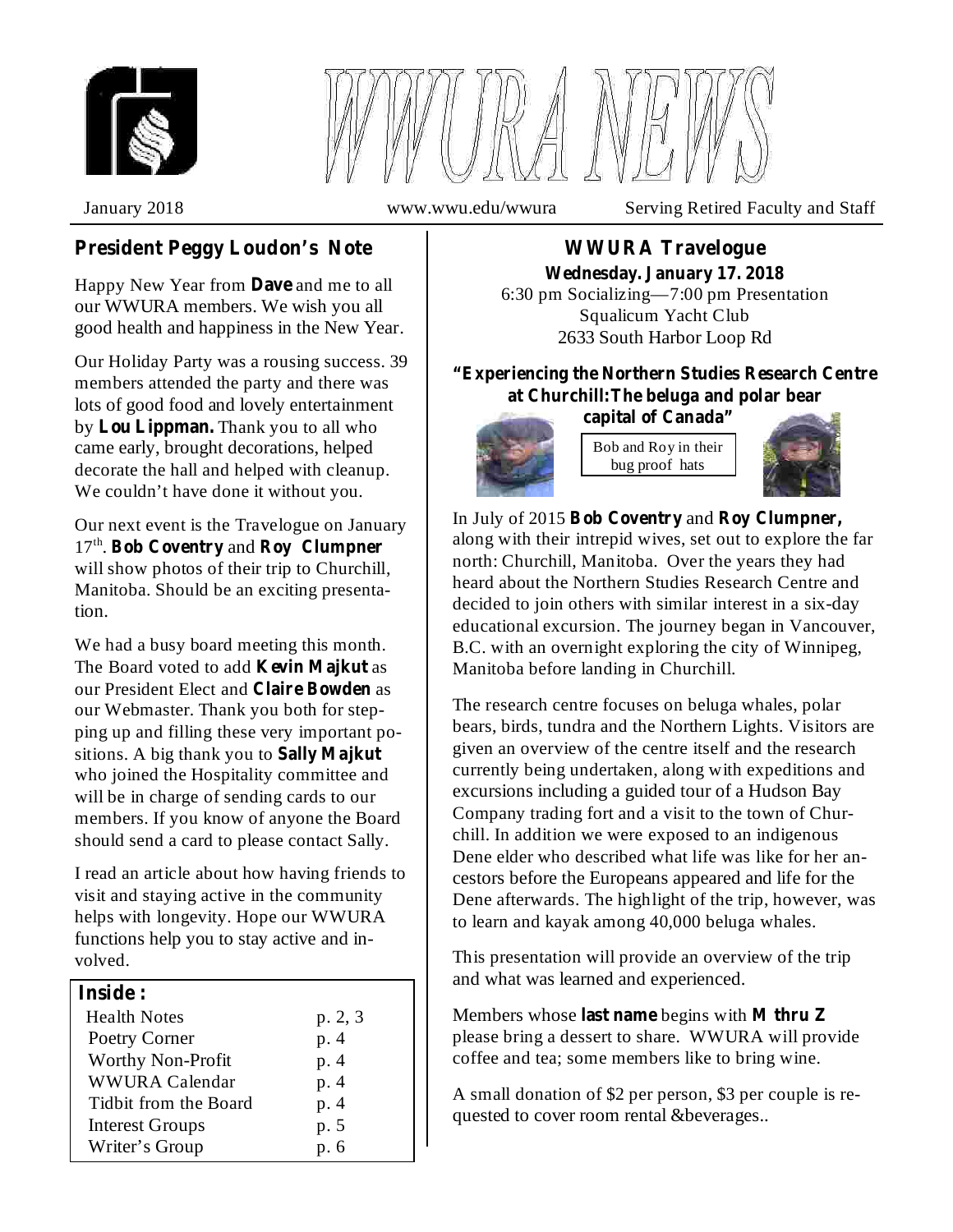### **January 2018 Health Notes by Evelyn Ames** *Surviving the Cold Season and Influenza: What's Useful! What's Not!*

**How much do you know about the common cold?** (CDC quiz)

Question 1: Antibiotics will help you recover from common cold? True or False

Question 2: Rhinoviruses are the most common causes of colds. True or False

Question 3: Colds are never serious for anyone. True or False

Question 4: Colds are most common winter and spring. True or False

Question 5: You can get a cold from someone by shaking their hand. True or False

Answers: 1: False: Antibiotics do not work against viruses; may make it harder for body to fight future bacterial infections if taken unnecessarily. To feel better with a cold, get lots of rest and drink plenty of water.

**2: True:** Many different viruses can cause the common cold; rhinoviruses are the most common. Other viruses include respiratory syncytial virus, human parainfluenza viruses, and human metapneumovirus. 3: False: Young children with symptoms such as temperature higher than 100.4F, symptoms lasting more passages may develop serious illness, such as pneumonia. 4: True: Most people get colds in the winter and spring, but it's possible to get a cold any time of the year. **5: True:** Viruses that cause colds can than 10 days, or symptoms that are severe or unusual. Most people recover from colds within about 7-10 days. People with weakened immune systems, asthma, or conditions that affect the lungs and breathing spread from infected people to others through the air and close personal contact such as shaking hands with someone who has a cold after they have sneezed or coughed into their hands, or touching a doorknob or phone that has viruses on it, then touching eyes, mouth, or nose.

Note about Rhinoviruses: derived from the Greek for "nose", are the most common infective virus to cause the common cold in humans. There are about 100 identified rhinoviruses that cause the common cold. Sore throat and runny nose are usually the first signs of a cold, followed by coughing and sneezing. Other symptoms include runny nose, sore throat, and congestion. These symptoms may be accompanied by headache, muscle ache, muscle weakness, malaise and loss of appetite. Most people recover in about 7-10 days. Adults have an average of 2-3 colds per year, and children have even more. Older adults usually have fewer colds since they have already been infected and built some immunity to the 100 or so rhinoviruses.

The good and the highly questionable remedies for the common cold:

**not** (do put anything such as Vick's in water as it contains oily molecules). For cough: honey (works as a Good home remedies (what your granny used): For aches and fever: cool compress or sponge bath. For congestion: chicken soup, nasal irrigation with saltwater rinse, cool mist humidifiers, and steam inhalation demulcent) but avoid giving honey to infants and young children because of botulinum spores. Sore throat: gargling with warm salt water.

OTC drugs: For aches and fever: acetaminophen, ibuprofen, and naproxen (read directions for use and interactions and note contraindications such as the risk of bleeding with NSAIDS if one is prescribed a blood thinner. For congestion: Oxymetazoline nasal spray, phenylephrine, pseudoephedrine, camphor or eucalyptus/menthol rubs. Each carry risks such as skin irritation with rubs or worsening stuffiness if sprays used more than 3 days or if drugs raise blood pressure or worsen glaucoma. For cough: dextromethorphan (cough reflex), guaifenesin (expectorant), topical rubs, and lozenges. Risks include rash with topicals, nausea and sleepiness and rapid heartbeat with drug. Lozenges act as demulcents and increase salivation. Lozenges with zinc are not recommended. For runny nose and sneezing: Several antihistamines are available and promoted but they target allergies not rhinoviruses and are not recommended for common cold symptoms. For sore throat: benzocaine, dyclonine, menthol and chloraseptic sore throat spray. Medicated lozenges provide cooling sensation and may work longer than sprays; menthol drops may affect bleeding if one is on warfarin.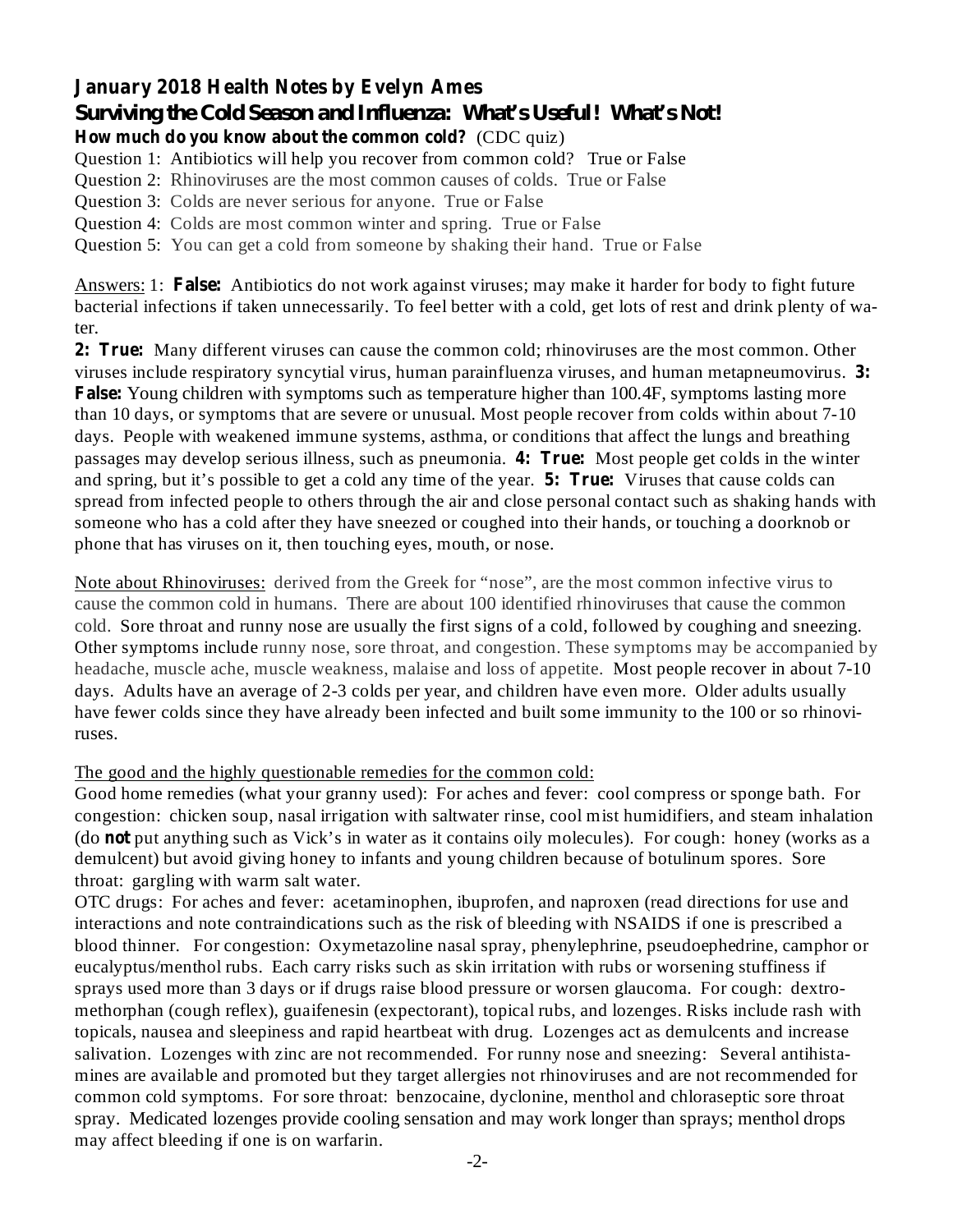# **Health Notes,** cont'd

Not so good/highly questionable remedies: As for supplements (e.g., echinacea, vitamin C, probiotics, zinc, garlic, homeopathic remedies) the best advice from National Institutes of Health (particularly the CDC), CRConsumer Reports, and the FDA is to save your money. Recall that supplements are not required to be proven safe and effective. Advertising claims such as maximum strength, non-drowsy, nighttime, extra strength, and fast are not defined in the Federal Register of FDA. In consumer health, we often call these terms weasel words!

Influenza: Updated synopsis of information from CDC on influenza vaccinations this season: This season, only injectable flu vaccines (flu shots) are recommended. Some flu shots protect against three flu viruses and some protect against four flu viruses.

Options this season include:

Standard dose flu shots. Most are given into the muscle (usually with a needle, but one can be given to some people with a jet injector). One is given into the skin.

High-dose shots for older people.

Shots made with adjuvant for older people.

Shots made with virus grown in cell culture.

Shots made using a vaccine production technology (recombinant vaccine) that does not require the use of flu virus.

Live attenuated influenza vaccine (LAIV) – or the nasal spray vaccine – is **not** recommended for use during the 2017-2018 season because of concerns about its effectiveness. Getting vaccinated later than October however, can still be beneficial and vaccination should continue to be offered throughout the flu season, even into January or later.

Couple of other points: Staying home when having a cold is a good idea but not as important as compared to the flu. Flu is a much more serious illness, especially for the young and older population groups. There is no evidence that antibiotic soaps work better than regular washing hands with soap and water. FDA ordered companies to stop using triclosan in all soaps back in 2017 but read label and look for another compound, chloroxylenol, that should be avoided.

Prevention Tips: Wash hands often with soap and water. Wash them for 20 seconds. If soap and water are not available, use an alcohol-based hand sanitizer, although not as effective as hand washing. Cold viruses do stay on hands; regular hand washing can help protect people from getting sick.

https://www.cdc.gov/flu/about/season/flu-season-2017-2018.htm#effectiveness https://www.cdc.gov/flu/index.htm

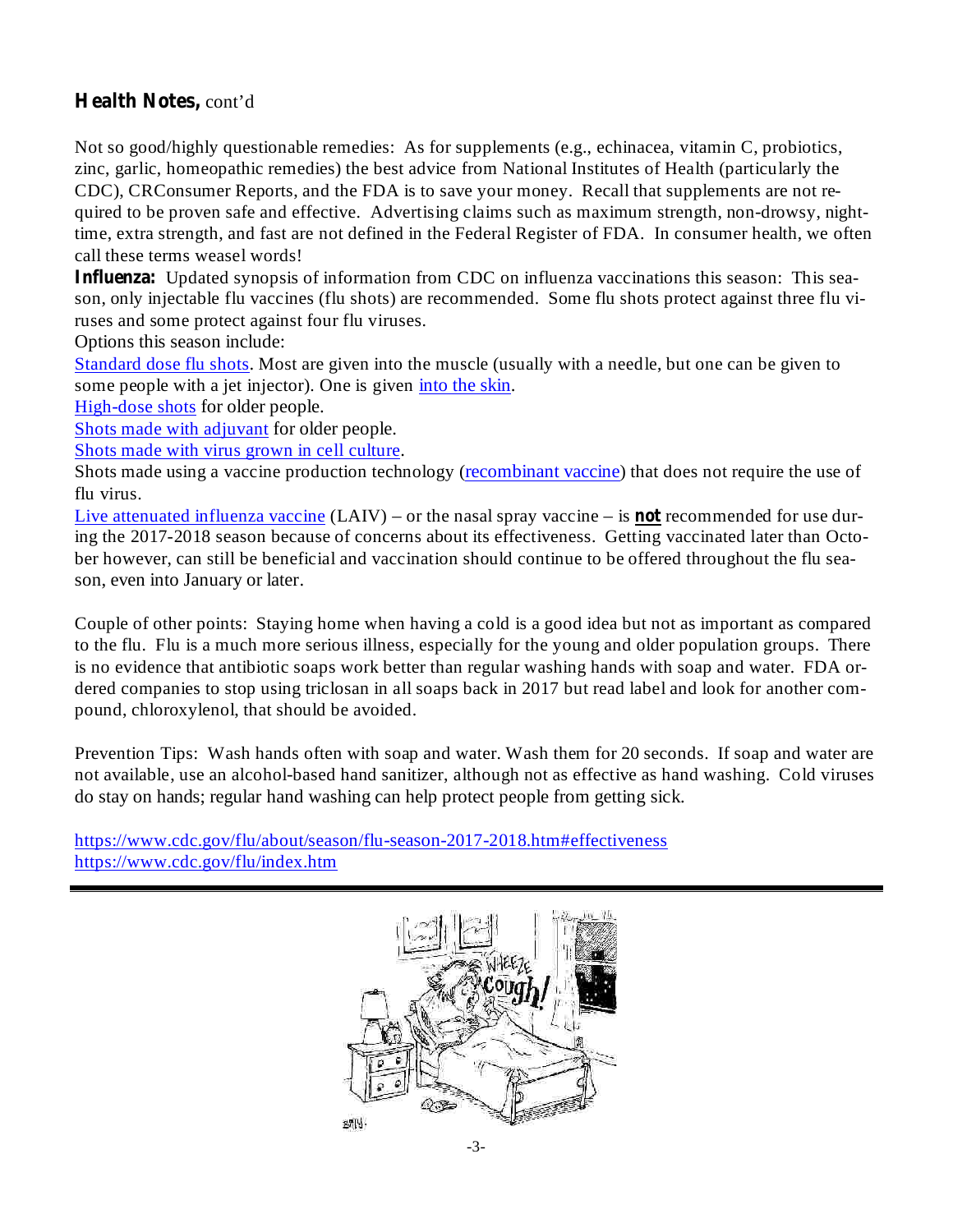# **Poetry Corner**

### **by Mary Oliver: A Review** *Devotions*

I have wanted to review a book of poetry, but it has been difficult to find it. Fortunately Mary Oliver's book fulfills the two criteria I set: a clearly recognized major poet and, above all, accessibility to readers who are not ordinarily attracted to poetry. So, I looked at Seamus Heaney, Nobel laureate, and Billy Collins, one of America's leading and most popular poets. They did not fully pass the accessibility test. Then along comes Mary Oliver's *Devotions.*

Mary Oliver's first volume of poetry was published in 1963. *Devotions* is a selection by the author from her many books of poetry since then. Born in Ohio, Oliver found Provincetown, Massachusetts, and lived a life of walks in nature, close observation, tender recording of her awestruck experiences of nature: pets, air and wind, birds, flowers, leaves, clouds. It seems as though each day must be an intimate revelation to her of how precious our existence is. One small example.

### THE STORM

Now through the white orchard my little dog romps, breaking the new snow with wild feet. Running here running there, excited, Hardly able to stop, he leaps, he spins until the white snow is written upon in large exuberant letters, a long sentence, expressing the pleasures of the body in this world. Oh, I could not have said it better myself.

#### **Bob McDonnell** -

# **Tidbit from the Board**

Upon hearing a report that Laura Laffrado, awardwinning Professor of English at Western, was collecting money to fund a sculpture (bust) of Ella Higginson to be displayed on Western's campus, the Board passed a motion to donate \$100 to this fund.

To learn more about Professor Laffrado's project, Google, "The Ella Higginson Recovery Project"

### **Worthy Non-Profit**

The Bellingham Food Bank is a thriving non-profit that deserves enthusiastic support. According to its website, in 2016 it provided food to 165 THOUSAND clients! That's 1 in 5 households in our community. The Food Bank accepts food contributions and raises its own through its Victory Garden program. Its outreach program includes distribution of food at Christ the King Community Church and at Alderwood Elementary School; the Food Bank also supports the food banks at Blaine, Lynden, Point Roberts, and at other communities. For some of our families, it is of critical assistance. The Bellingham Food Bank also accepts cash contributions and volunteer help. To learn more, visit its website.

### **WWURA Calendar 2018**

#### **January**

- 2—Board Meeting
- 17—Travelogue—Bob Coventry & Roy Clumpner, Churchill, Manitoba

#### **February**

- 6—Board Meeting
- 16—WWURA Lunch –Bert Webber, Salish Sea

#### **March**

- 6—Board Meeting
- 21—Travelogue—Shirley Osterhaus, Africa

### **April**

- 3—Board Meeting
- 13—Luncheon—Ambassador John Koenig
- 18—Travelogue—Stephanie Bowers, West Side of Vancouver Island

#### **May**

1—Board Meeting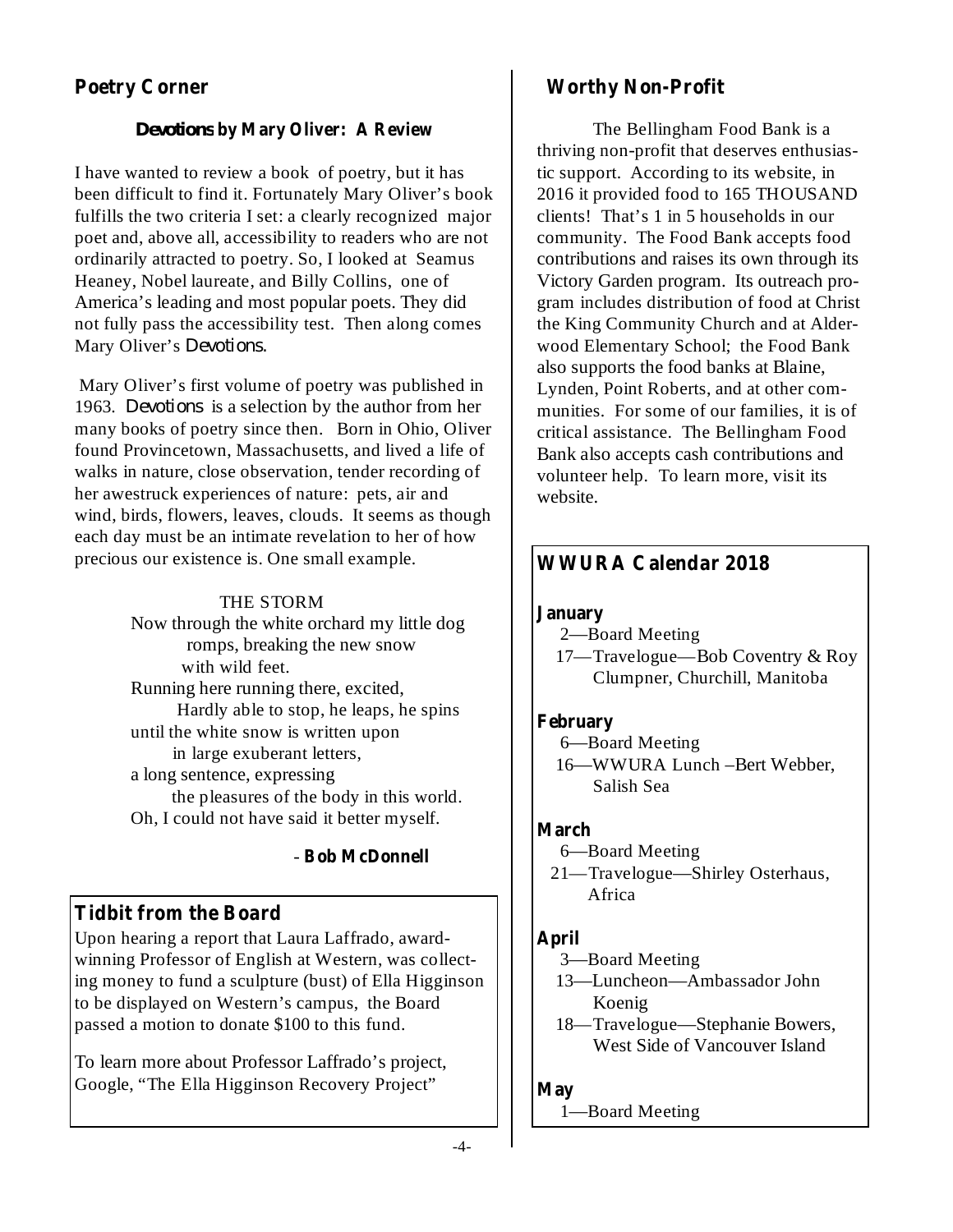# **January 2018 Interest Groups**

If you are interested in one of the groups please call or email the contact person.

**BOOK GROUP** --Donna Moore, 360-733-5769 dfmoore12@gmail.com We will meet on Tuesday, January 16 at the home of Donna Moore, 1200 Birch Falls Dr. January's book *is The Little Old Lady Who Broke All the Rules* by Engleman-Sunberg. February's book is A Gentleman in Moscow by Amor Knowles.

**BRIDGE GROUP** —. Caryl Hinckley 360-739-1036 carylchinckley@hotmail.com

The bridge group will meet on Tuesday, January 23 at 1:30 pm, place TBD. We are looking for a few more bridge players. If you would like to join our friendly, fun bridge group, please call Caryl and let her know.

**INFORMAL DINING --** Janet Berg, 360-733-4654, janetlila@hotmail.com

**OPERA GROUP** --Evelyn Ames, 360-734-3184, evelyn.ames@wwu.edu Contact Evelyn if you want information about scheduled dates and locations for the Metropolitan Opera and Skagit Opera. Met HD: January 27, 2018 a new production of *Tosca* February 10, *Electra* (Richard Strauss) February 24, *La Boheme* Web site for The MET HD: https://www.metopera.org/Season/In-Cinemas/. Skagit Opera: http://skagitopera.org/performances/ (now Pacific Northwest Opera) Web site for Vancouver Opera: https://www.vancouveropera.ca/ Seattle Opera: https://www.seattleopera.org/ Pacific Opera Victoria: http://www.pov.bc.ca/

**PLAY READING** —Margaret Woll, 360-734-8427, mhildeb408@aol.com Play Reading will meet Monday, January 29, 2018 at the home of Margaret and John Woll, 208 Highland Drive. We will start reading *The Crucible* by Arthur Miller.

**WRITER'S GROUP -** Troy Faith Ward, 425-299-4924, ron.ward740@gmail.com Meets twice a month. The groups are kept small so there is time for reading and critiquing each other's work.

### **Mark Your Calendar . . .**

For WWURA's luncheon on February 16th when **Professor Bert Webber** will



be speaking about "The Salish Sea".

Look for details in the February 2018 Newsletter.